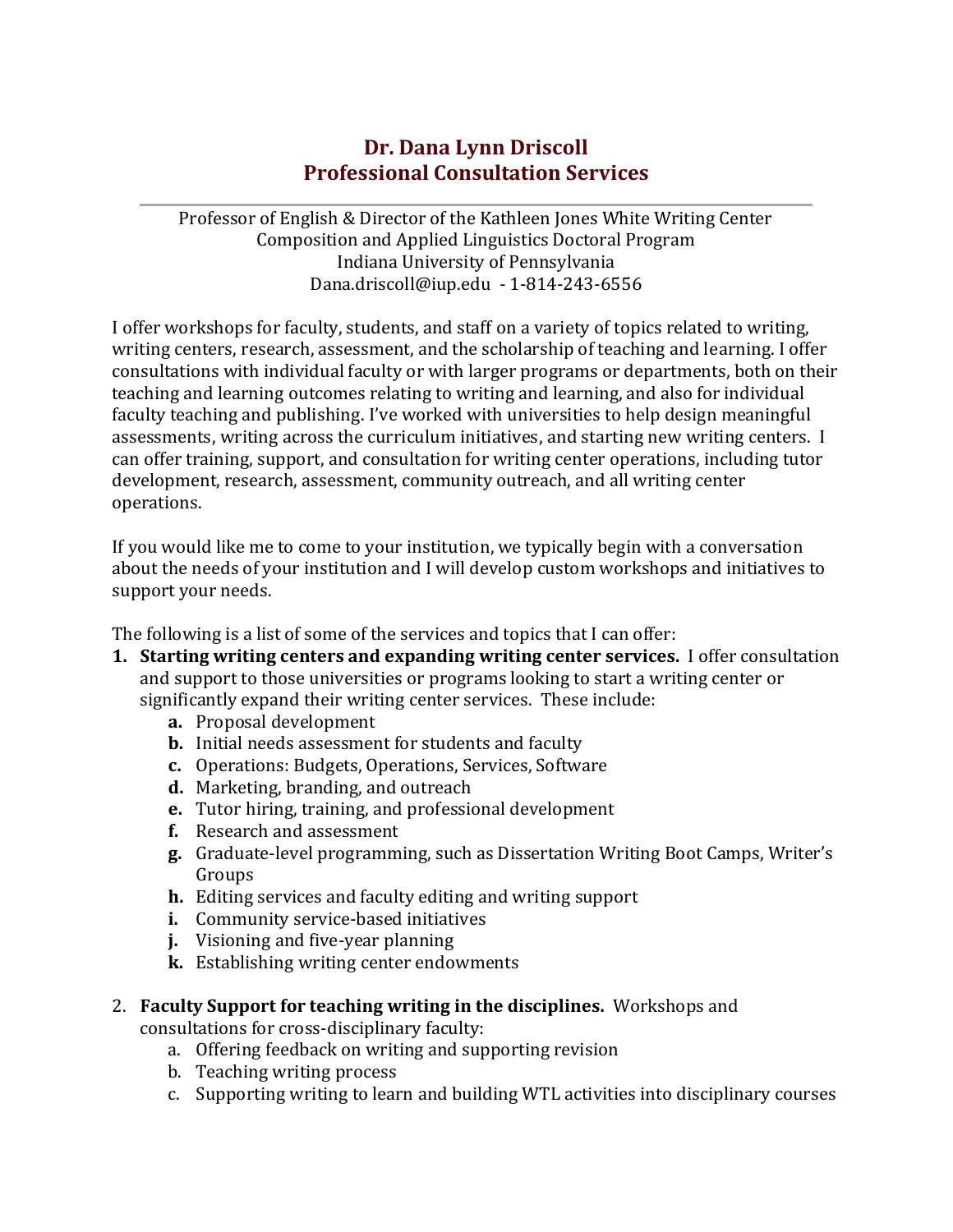- d. Integrating learning transfer and supporting the transfer of knowledge between courses or between college and the workplace
- e. Assessing writing in disciplinary courses (course-level or program level)
- f. Developing meaningful writing assignments and activities for STEM and other disciplines
- g. Developing a culture of writing in a program or department
- h. Collaborations and co-authorship with students; undergraduate research
- i. Scholarship of teaching and learning
- j. Writing for publication and supporting faculty writing and publication
- k. Grant writing

### 3. **Faculty Support for teachers of English and writing:** I offer workshops,

consultations, and department-level support for any aspect of writing, including:

- a. Supporting students' long-term writing development
- b. Introduction to writing transfer / teaching for transfer
- c. Teaching revision
- d. Developing effective feedback and commenting practice
- e. Facilitating writer's workshops
- f. Student-centered learning
- g. Group work and supporting group learning
- h. Commenting and handling the paper load
- i. Scholarship of teaching and learning, researching your teaching
- 4. **Support for existing writing centers, learning centers, and writing tutors/consultants:** I offer support to writing centers and learning centers in a wide variety of ways:
	- a. Tutor training on a wide variety of topics (e.g. writing process, rhetorical situation, tutoring in STEM, managing emotional sessions, tutoring workplace documents
	- b. Developing programming to support graduate students
	- c. Consulting on assessment, branding, marketing, and 5-year planning for writing centers

#### 5. **Support for programs seeking to integrate and assess writing:** I can work with

departments, programs, and committees on issues of writing assessment such as:

- a. Programmatic assessment (options, consultation)
- b. Support for integrating writing into the curriculum
- c. Consultation on placement procedures and course planning
- 6. **Workshops for students:** I can offer a wide variety of graduate and undergraduate workshops on many different topics including but not limited to:

## a. **Undergraduate:**

- i. Introduction to writing process
- ii. Source synthesis and integration
- iii. Academic English convention
- iv. Fostering positive relationships with writing